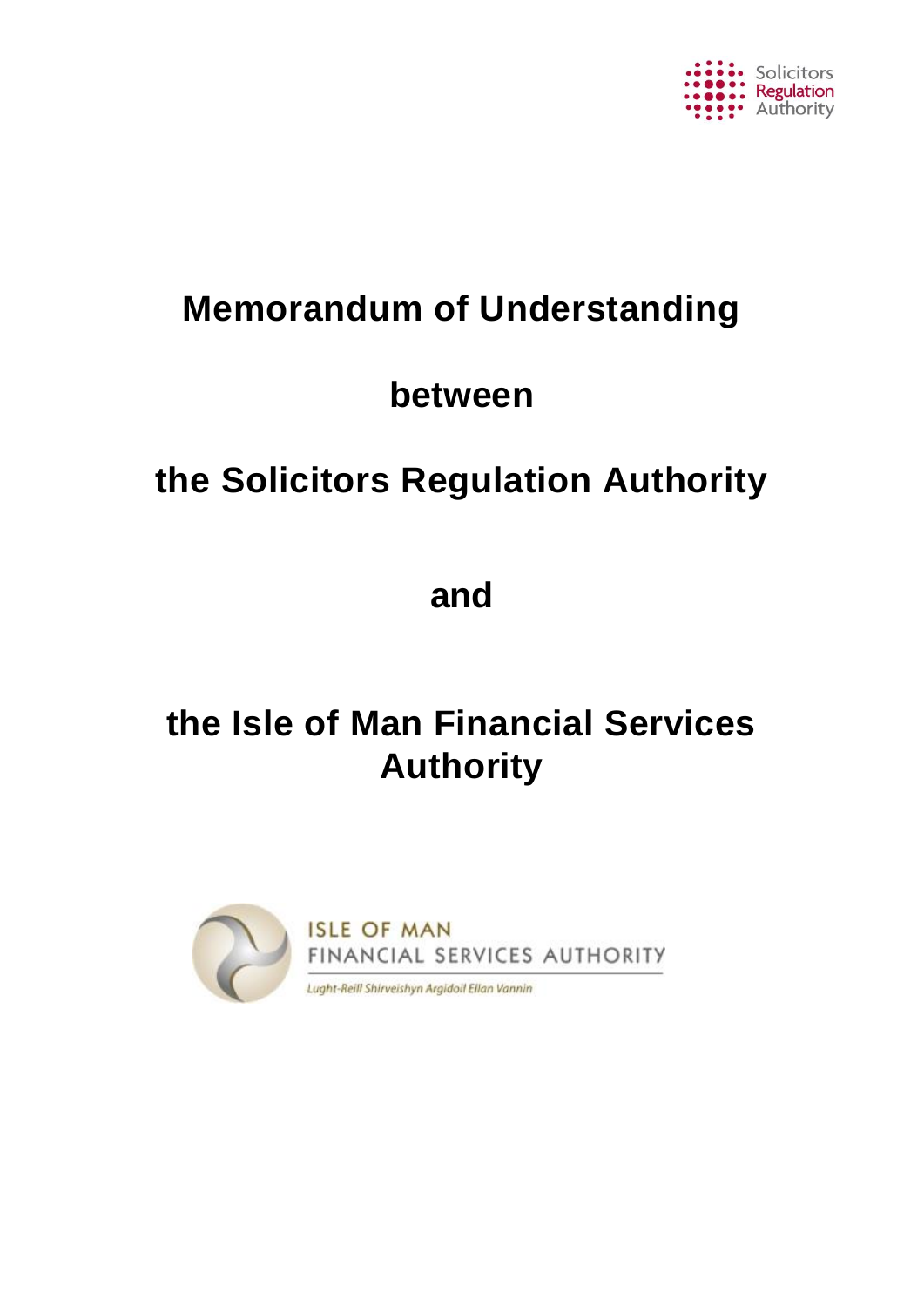

# **Definitions**

For the purposes of this Memorandum of Understanding ("MOU") -

| "Data Protection Laws" | means the Data Protection Act 1998 (UK) and<br>the Data Protection Act 2002 (IOM)                                             |  |
|------------------------|-------------------------------------------------------------------------------------------------------------------------------|--|
| "DBROAI5"              | means the Designated Businesses (Registration<br>and Oversight) Act 2015 (IOM)                                                |  |
| "FOIS"                 | means the Freedom of Information Act 2000<br>(UK), the Freedom of Information Act 2015 (IOM)<br>and the SRA Transparency Code |  |
| "HRAS"                 | means the Human Rights Act 1998 (UK) and the<br>Human Rights Act 2001 (IOM)                                                   |  |
| "IOMFSA"               | means the Isle of Man Financial Services<br>Authority                                                                         |  |
| "LPP"                  | means Legal Professional Privilege                                                                                            |  |
| "Parties"              | means the SRA and the IOMFSA                                                                                                  |  |
| "SPOC"                 | means Single Points of Contact                                                                                                |  |
| "SRA"                  | means the Solicitors Regulation Authority                                                                                     |  |

# **Introduction**

- 1. The SRA is committed to serve the public interest and protect consumers of legal services by working to achieve the appropriate public interest outcomes in the prevention, detection, investigation and prosecution of dishonesty and serious misconduct in the community regulated by the SRA. In support of that aim, this MOU sets out the framework for effective liaison and communications between the IOMFSA and the SRA.
- 2. The IOMFSA is the regulatory body for the financial sector in the Isle of Man and is established by article 4 of the Transfer of Functions (Isle of Man Financial Services Authority) Order 2015 and discharges its functions in accordance with the FSA08. The IOMFSA's regulatory objectives, as set by Tynwald, are to:
	- secure an appropriate degree of protection for policyholders, members of retirement benefits schemes and the customers of persons carrying on a regulated activity;
	- reduce financial crime; and
	- maintain confidence in the Island's financial services and insurance and pensions industries through effective regulation, and thereby support the Island's economy and its development as an international financial centre.
- 3. The Parties, recognising the need for mutual co-operation between the Parties as a means for improving their effectiveness in administering and enforcing the laws of their respective jurisdictions, have reached the understanding set out below.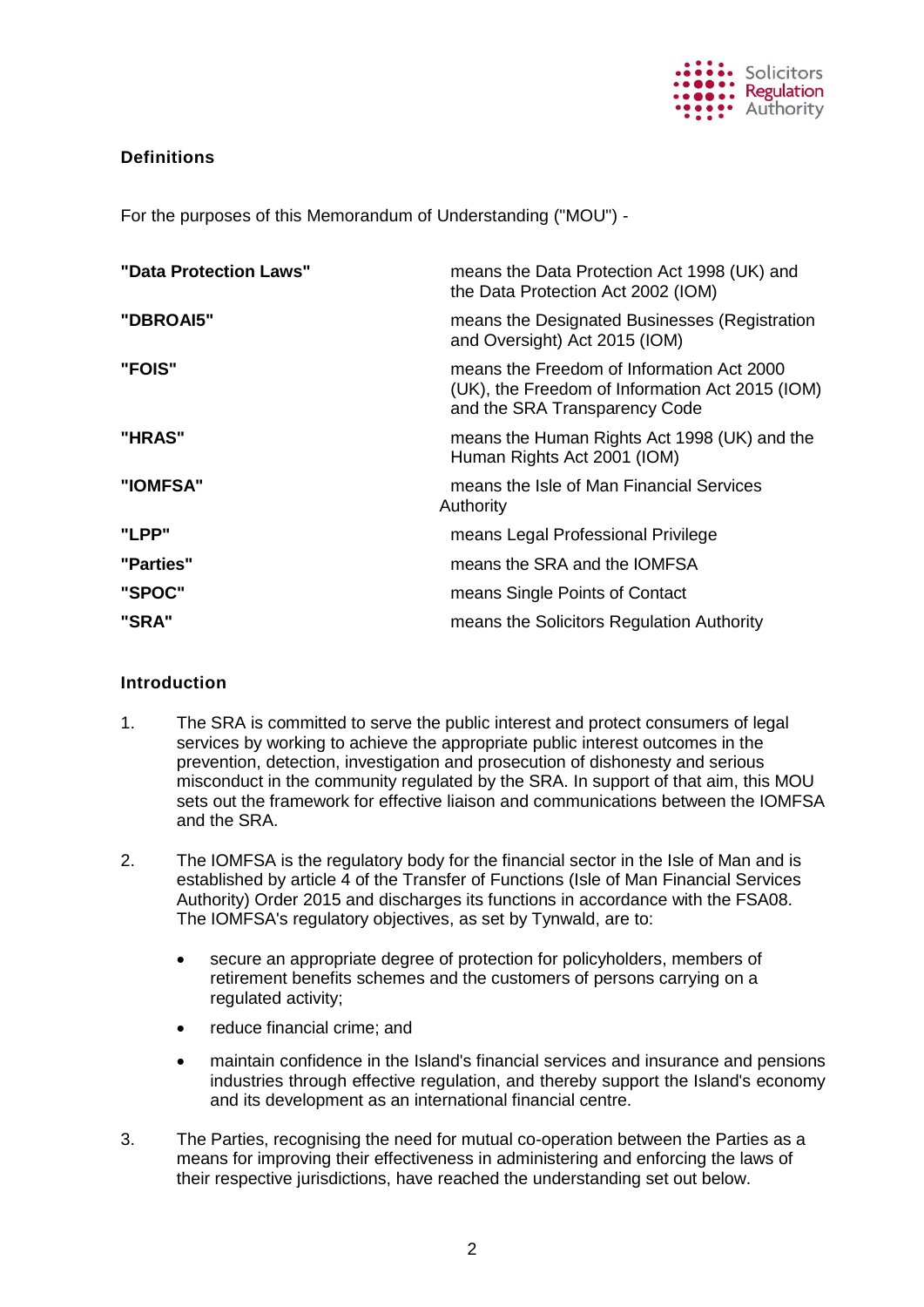

- 4. This MOU sets forth the Parties' intent with regard to cooperation and the exchange of information for the purpose of their respective functions. The Parties acknowledge that they may only provide information under this MOU if permitted or not prevented under applicable laws, regulations and other requirements.
- 5. The Parties recognise and respect their differing duties, operational priorities and constraints, and confidentiality requirements. However, they commit themselves to professional co-operation in preventing or taking action in relation to dishonesty or serious misconduct involving law firms or solicitors registered by the IOMFSA under the DBROA15.

### **Legal status and effect**

- 6. Nothing in this MOU shall, or is intended to:
	- a. create any legal or procedural right or obligation which is enforceable by either of the Parties against the other; or
	- b. create any legal or procedural right or obligation which is enforceable by any third party against either of the Parties, or against any other third party; or
	- c. prevent either of the Parties from complying with any law which applies to them; or
	- d. fetter or restrict in any way whatsoever the exercise of any discretion which the law requires or allows the Parties to exercise; or
	- e. create any legitimate expectation on the part of any person that either of the Parties to this MOU will do any act (either at all, or in any particular way, or at any particular time), or will refrain from doing any act.

Nevertheless, the Parties are genuinely committed to pursuing the aims and purposes of this MOU in good faith, and intend to act in accordance with its terms on a voluntary basis.

# **Roles and responsibilities**

- 7. The SRA is the independent regulatory body established by the Law Society for the regulation of legal services by law firms and solicitors in England & Wales. The SRA's powers arise from various statutes and regulations including the Solicitors Act 1974, the Administration of Justice Act 1985, the Courts and Legal Services Act 1990, the Legal Services Act 2007 and the SRA's Handbook: <http://www.sra.orq.uk/solicitors/handbook/welcome.paqe>
- 8. The SRA has statutory and rule-based powers to require the production of documents or information, such as section 44B of the Solicitors Act 1974 and section 93 of the Legal Services Act 2007.
- 9. The SRA may inspect material that is subject to a law firm's client's LPP or confidentiality but may only use such material for its regulatory purposes. The SRA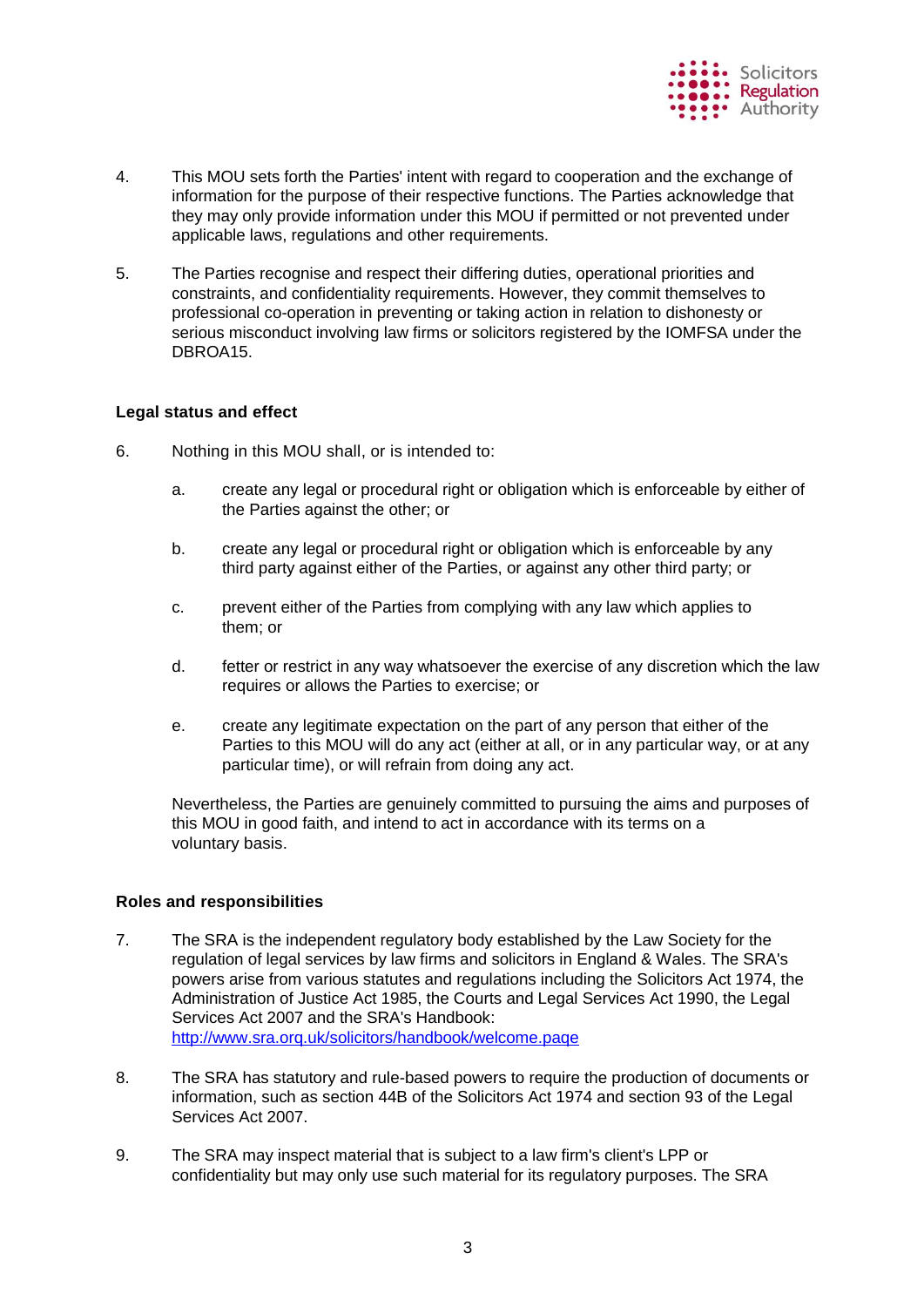

also protects the LPP and confidentiality of clients. LPP material will not be disclosed by the SRA to any other person other than where necessary for its regulatory purposes. Material that is not subject to LPP may be disclosable in the public interest, in the absolute discretion of the SRA, including material comprising communications in furtherance of crime or fraud.

- 10. The IOMFSA is responsible for the licensing, regulation and supervision of deposit takers, investment businesses, collective investment scheme functionaries, corporate service providers, trust service providers, money transmission services providers and professional officers. It is also responsible for the authorisation and ongoing regulation and supervision of companies carrying out insurance business in or from the Isle of Man, insurance companies incorporated on the Island, the regulation of retirement benefits schemes, the registration of insurance management companies and insurance intermediaries carrying on general insurance business. Further, it is responsible for the registration of certain non-financial businesses and professions and the monitoring of their compliance with anti-money laundering and countering the financing of terrorism legislation.
- 1. Section 16 of the DBROA15 provides the IOMFSA with statutory powers to require the production of documents or information.
- 2. Section 14 of the DBROA15 provides the IOMFSA with powers of inspection and investigation in relation to registered persons but section 21 of the DRBOA15 states that a person is not under an obligation to disclose any information subject to LLP within the meaning of section 13 of the Police Powers and Procedures Act 1998. Material that is not subject to LPP may be disclosable in the public interest, at the absolute discretion of the IOMFSA, including material comprising communications in furtherance of crime or fraud.

# **Ability to share information**

- 3. Through the exercise of its statutory responsibilities, the IOMFSA obtains a wide range of information and data on the firms which it regulates or has oversight over. Restricted information obtained by the IOMFSA may only be passed to third parties in compliance with a statutory gateway' . A statutory gateway permits the passing of restricted information in certain circumstances, but does not demand or require it. Any decision relating to whether to pass restricted information via gateways is a matter for the IOMFSA alone.
- 4. The SRA may seek information from the IOMFSA pursuant to section 44BB of the Solicitors Act 1974 or any analogous or replacement power.

### **Information sharing**

5. Unless otherwise stated, the information exchanged is for intelligence purposes only and should it be required formally as evidence or for use in an investigation or enquiry then the appropriate application must be made.

section 31 of and Schedule 5 to the FSA08; section 46 of and Schedule 6 to the IA08; section 22 of and Schedule 2 to the DBROA15; and section 16 of and Schedule 3 to the CODA09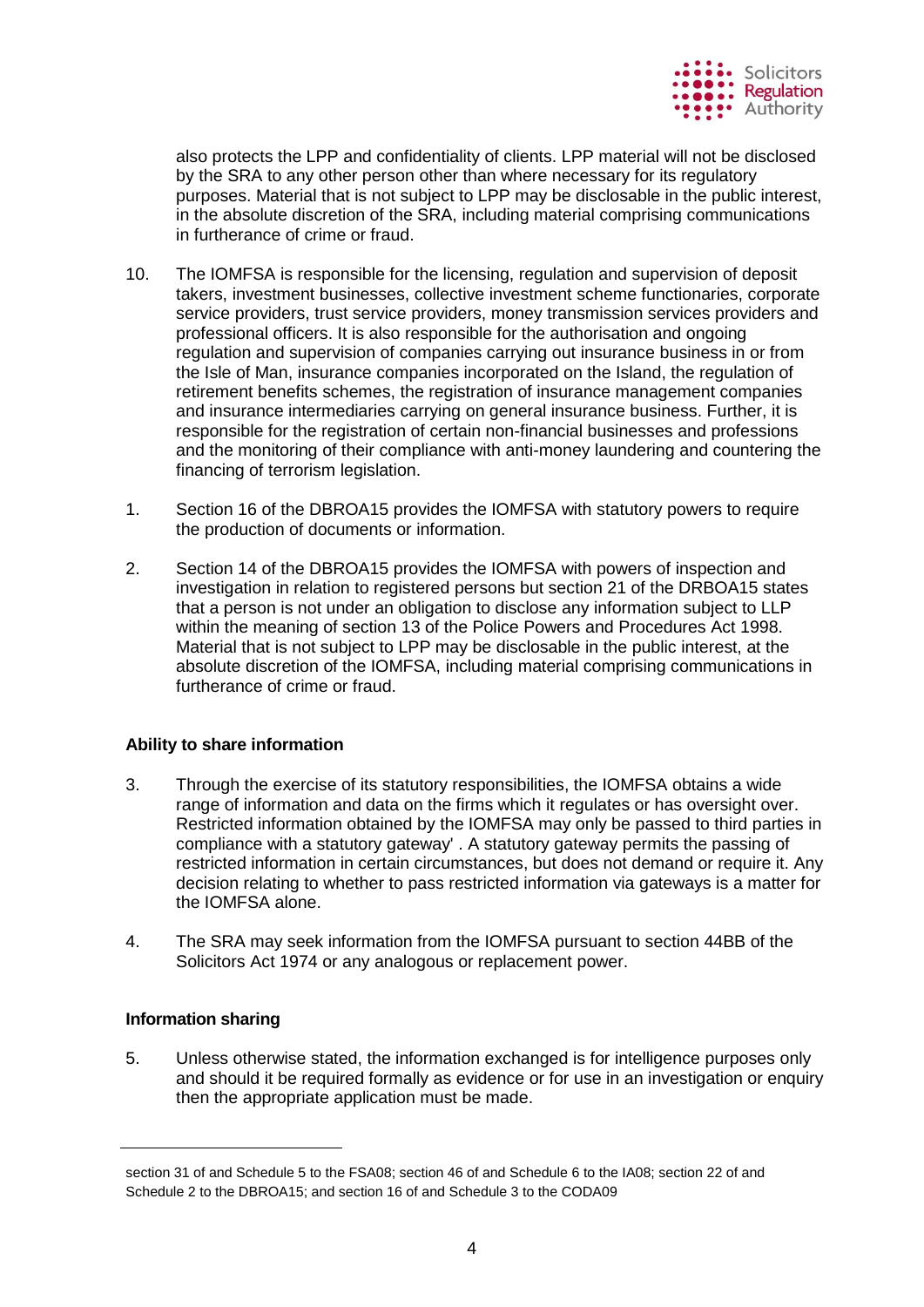

- 16. Where it is lawful and in the public interest to do so, the Parties agree to disclose information to the other:
	- a. to enable the assessment of risk to the public such as to:
		- i. minimise the risk of financial default;
		- ii. minimise the risk of fraud or other criminality; and
		- iii. identify the risk of financial failure; and
		- iv. minimise the risk to clients;
	- b. so that alleged criminality, misconduct, breach of the SRA principles, or other failures are properly investigated and decided upon;
	- c. to enable the proper processing of claims or applications for redress or compensation of any description; and
	- d. for the purposes of regulatory, disciplinary or other legal proceedings, whether in public or not;

provided that the recipient is reasonably considered able to take regulatory or other proper action upon the information.

- 17. The recipient of information received from the other Party will:
	- a. comply at all times with the Data Protection Laws and any related or analogous legislation;
	- b. keep the information secure;
	- c. use the information only for proper purposes, such as regulatory, disciplinary or other legal investigations or proceedings; and
	- d. liaise or co-operate where appropriate to avoid action that prejudices or may prejudice an investigation by another party or person.
- 18. Proper purposes may also include further lawful disclosure of the information such as to persons under investigation, witnesses, legal advisers, other regulators, professional bodies, prosecuting bodies, and law enforcement agencies. However, disclosure to these, or any other persons, requires the prior permission in writing of the Party that originated the disclosed information.
- 19. The Parties agree to ensure that disclosures to the other Party are lawful.
- 20. The disclosing Party also agrees to notify the recipient of:
	- e. any restrictions on the use to which the information can be put; and
	- f. any restrictions which apply to the onward disclosure of the information, and

in the absence of such notification, the receiving Party may assume that there are no such restrictions (in addition to any restrictions that apply as a matter of law).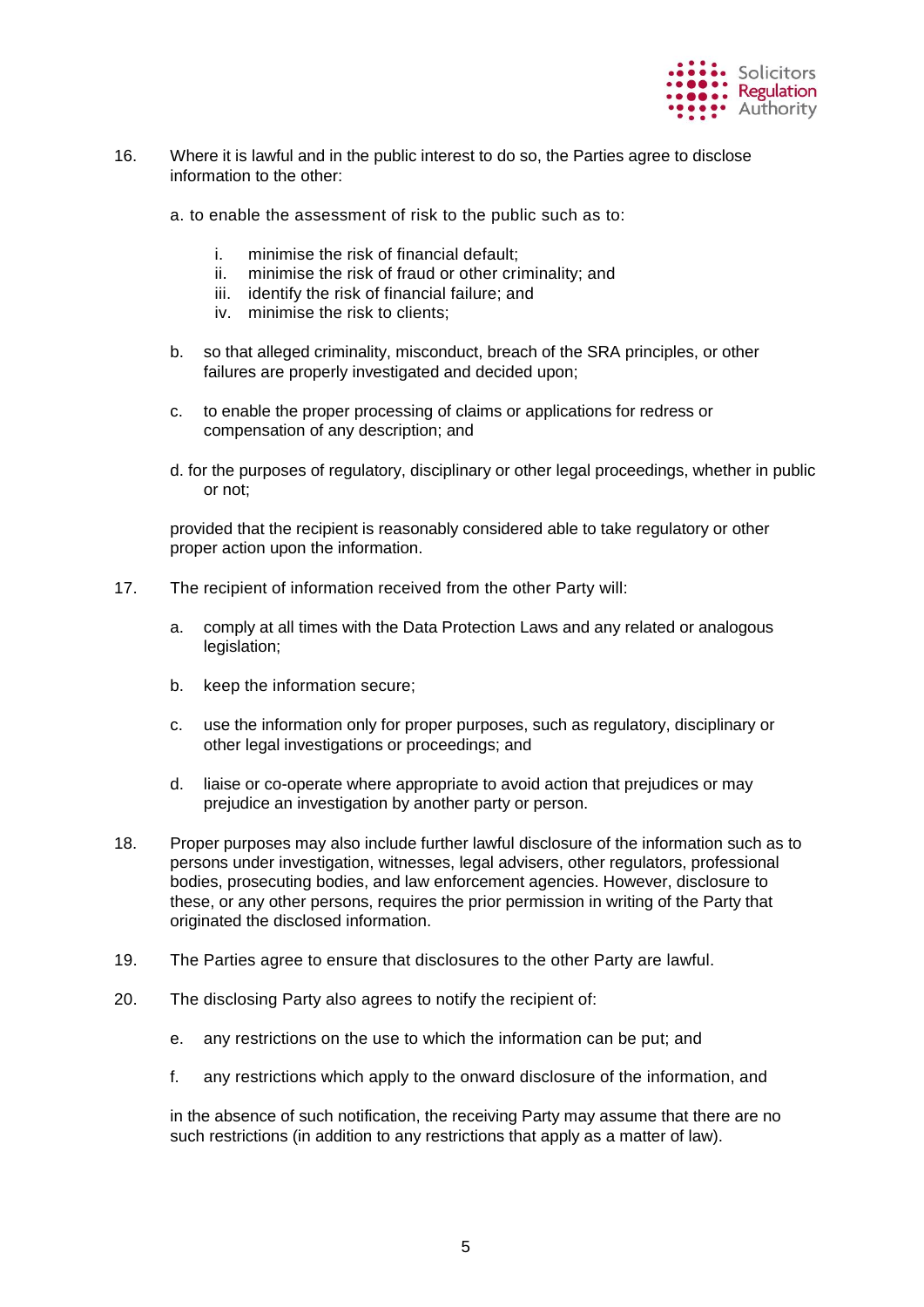

#### **Practical exchange of information**

- 21. To the extent permitted or not prevented under applicable laws, regulations and other requirements and consistent with their own policies and procedures, the Parties will provide, spontaneously or upon request from the other, any available information that may be relevant to the other party's functions.
- 22. Where a request for information is made and where it is possible to do so, a brief statement of the underlying facts justifying the request should be provided.
- 23. All information exchanged between the Parties should be passed via nominated SPOC. The nominated SPOCs are detailed in Appendix A.

#### **Additional assistance**

- 24. Either of the Parties may request additional co-operation in the following areas, and such requests shall be given due consideration:
	- a. sharing subject-matter expertise;
	- b. supplying witness statements, expert advice or oral evidence for use or potential use in court or tribunal proceedings

#### **Security and assurance**

- 25. All information exchanged by the Parties will be subjected to strict controls and safeguards to ensure that the information is used only in an authorised matter and is treated in a confidential manner.
- 26. The Parties agree to
	- a. only use the data for the purposes for which they have received it;
	- b. store data securely;
	- c. ensure that only people who have a genuine business need to see that data will have access to it;
	- d. report data losses or wrongful disclosure to the SPOCs;
	- e. only hold it while there is a business need to keep it;
	- f. destroy it in line with applicable guidelines; and
	- g. provide assurance that they have complied with these principles, upon request.

#### **Compliance with legislation**

27. Both Parties undertake to comply with the requirements of the relevant Data Protection Laws and the HRAS in the operation of this agreement.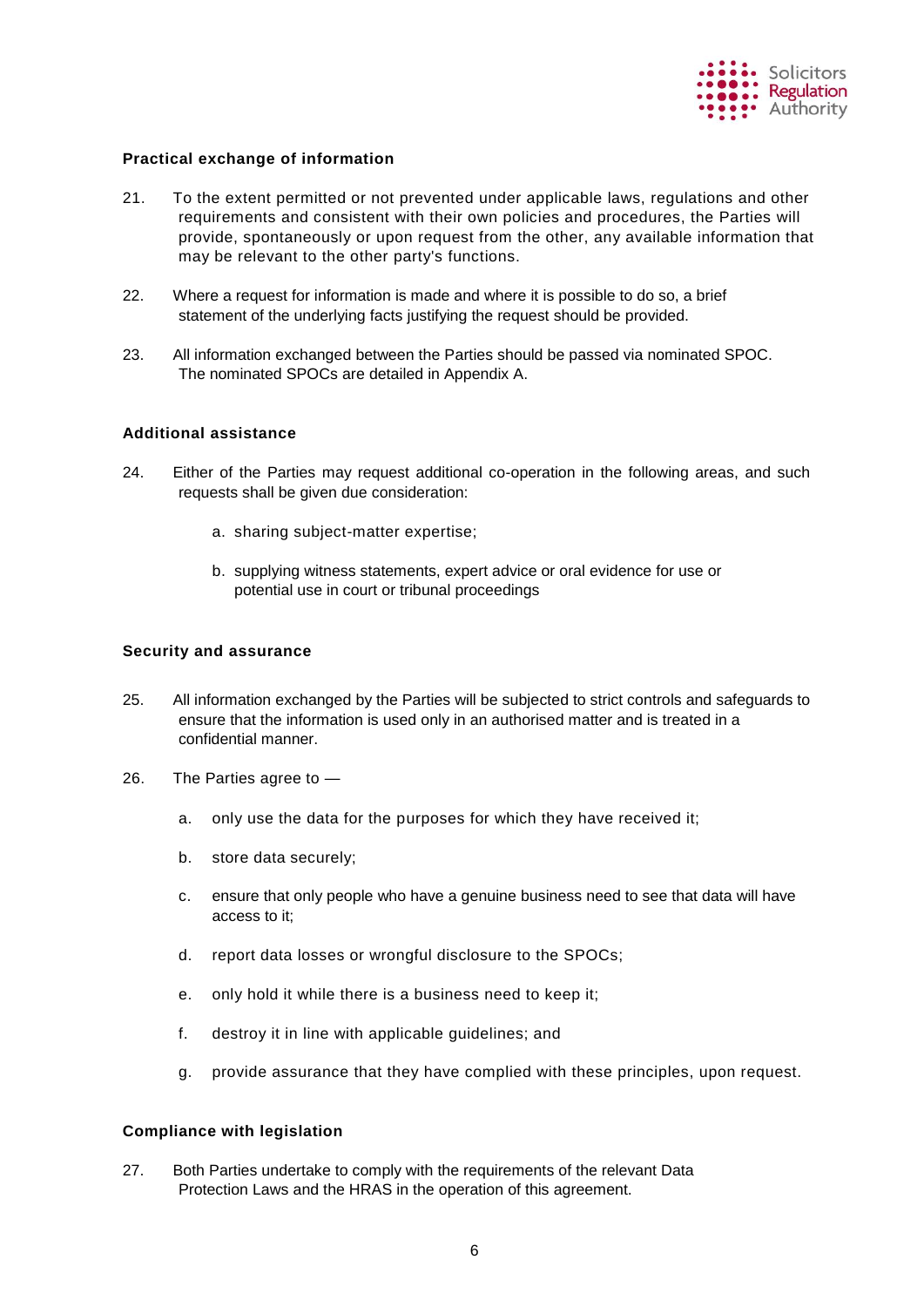

# **Requests under the FOIS**

28. The SRA is not subject to the Freedom of Information Act 2000 but operates its own Transparency Code in spirit of the Act. If a request under the FOIS is received in relation to the other Party's information then the receiving Party will inform the other Party, and invite representations on the potential impact of disclosure.

### **Charges**

6. No charges will be made in relation to the exchange of information between the Parties.

### **Resolving issues**

7. Any issues or problems that arise between the Parties will be resolved through discussion by the SPOCs, with escalation to more senior managers where necessary.

### **Reporting and review arrangements**

- 8. The Parties may, by joint written agreement, amend, relax or waive any of the terms of the MOU.
- 9. This MOU will continue in effect for an indefinite period unless terminated by either Party giving the other thirty days written notice of its intention to terminate the MOU: unless both parties agree to waive this requirement. If either Party gives such notice, this MOU will continue to have effect with respect to all requests for assistance that either Party had made before the effective date of termination.

# **Signed this 4 September 2017**

**Karen Badgerow Carol Westrop Chief Executive Chief Executive Accord Policy Head of Legal Policy Isle of Man Financial Services Authority Solicitors Regulation Authority**